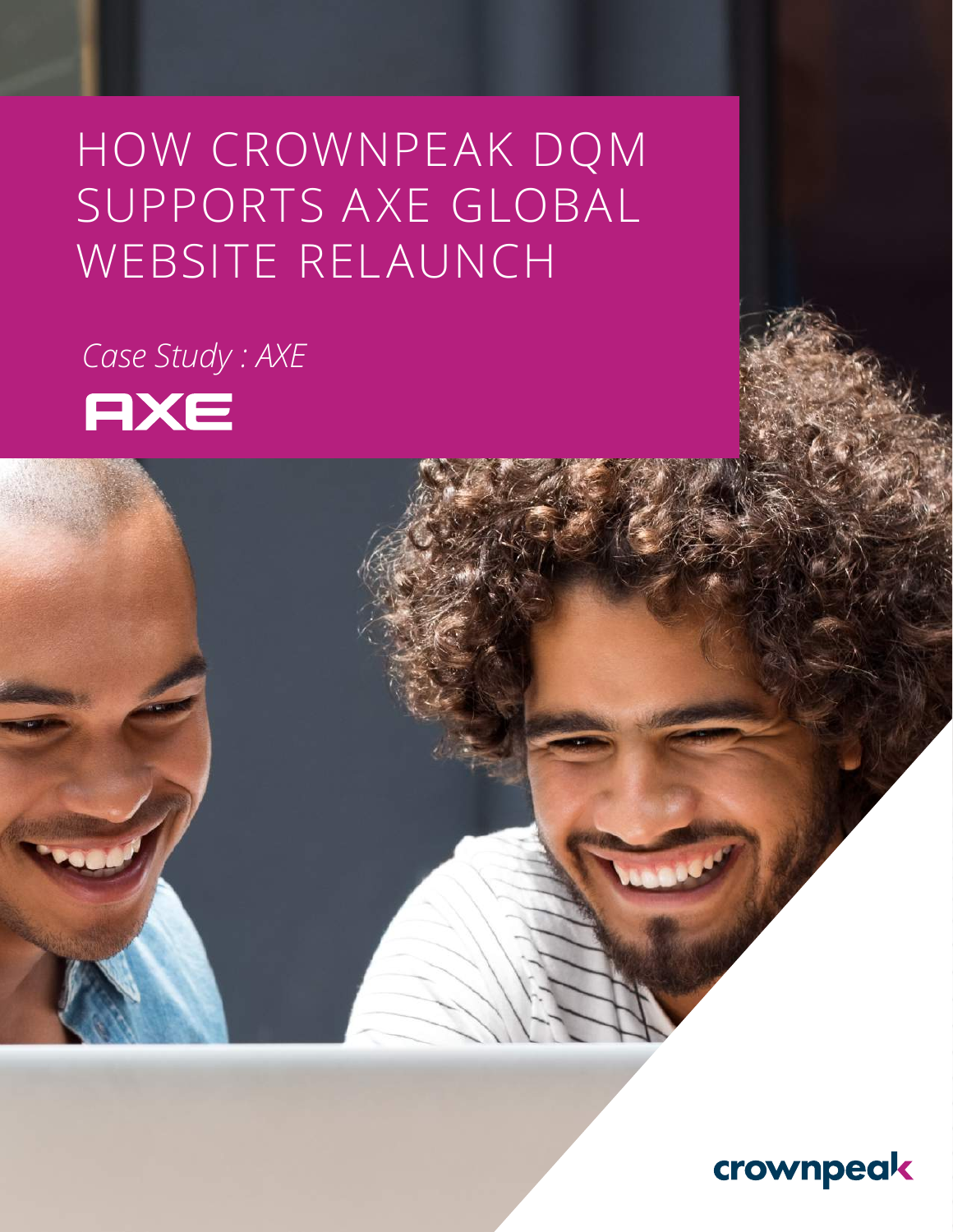## **THE CHALLENGE:**

Unilever's **Digital 2.0 Vision** reimagines how they connect with consumers across key touchpoints. Their aim is to deliver best-in-class digital experiences and build brand equity to drive sustainable sales growth.

To significantly raise the quality of customer experience across their digital presence, Unilever relaunched brand websites globally on a custom-built platform. One of the first sites to roll out was **AXE**, and getting it right was critical to the success of Digital 2.0.

Managing and maintaining website standards and compliance across thousands of digital properties is a significant challenge, so they needed a flexible, scalable solution.

### **THE SOLUTION:**

Unilever chose Crownpeak Digital Quality Management (DQM) to maintain the highest possible website standards across Unilever brands.

"We're extremely excited to be working with the team at Crownpeak on this initiative," said **Vineet Bhalla, Global IT Director, Digital Marketing**. "By including their platform in the best-of-breed digital technology stack we've assembled to fulfill the vision of Digital 2.0, we'll be able to deliver market-leading consumer experiences at a higher quality whilst reducing the resources required to address such a complex challenge."

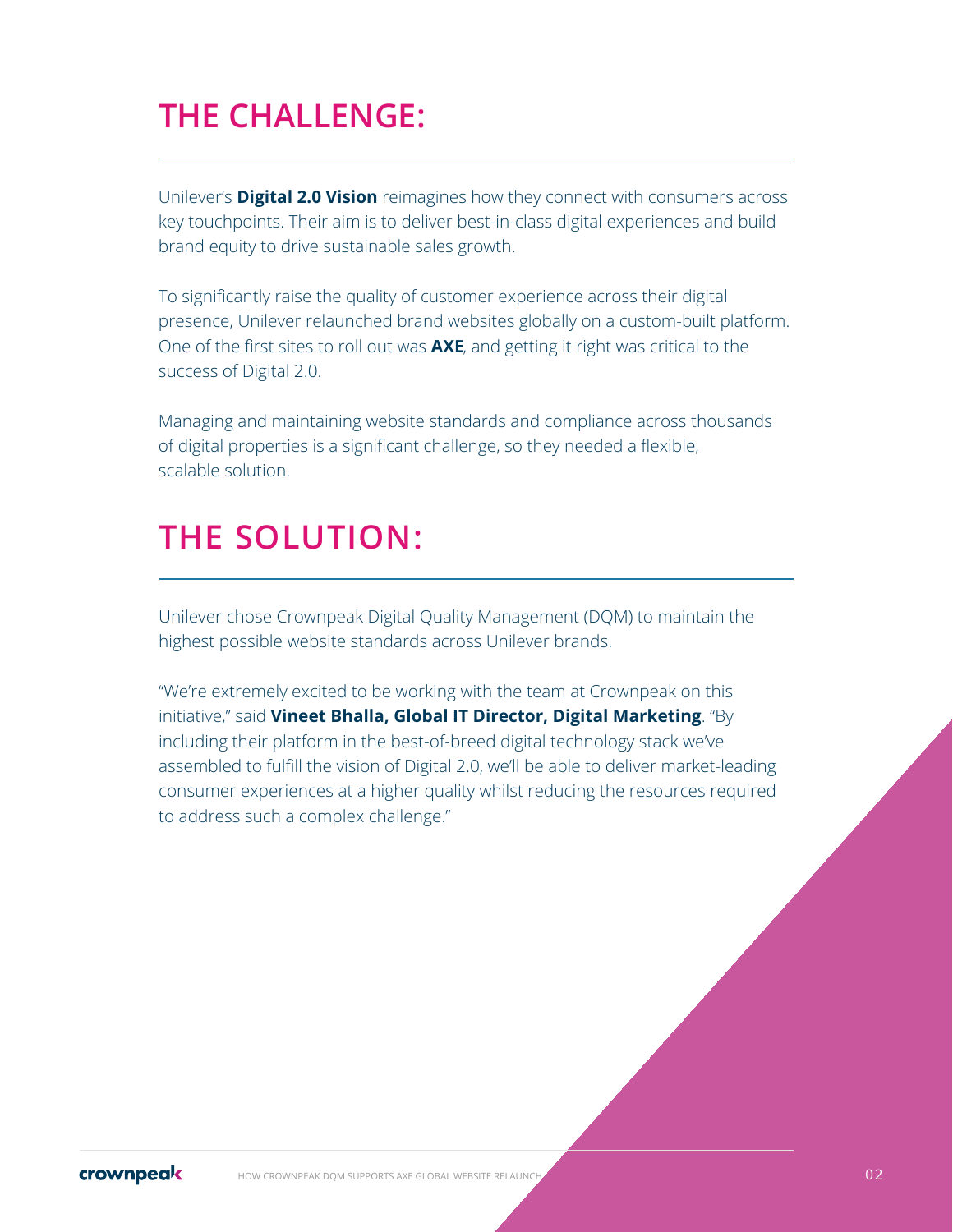## **THE BENEFITS:**

Digital Quality Management helps Unilever brand managers and its agency partners deliver exceptional digital experiences that are fully compliant with Unilever standards.

#### **Visibility, control and ease of use**

Crownpeak DQM has allowed one of Unilever's digital agencies, SapientNitro to deploy, manage and measure the internal standards for brand, accessibility, usability and SEO across the AXE web presence.

"We needed a single tool that would do away with the 10 different tools we were using and replace manual testing," says **Satish Kumar,Digital Project Manager at SapientNitro.** 

In the build phase, Crownpeak DQM highlighted **over 8,000 issues**, including many of the errors that often fly under the radar: broken links, missing meta descriptions or alt tags, unnecessarily large images, multiple H1 tags, missing logos or legal requirements.

By launch, the number of issues was reduced to just 220, with no "blocker checkpoints" - mandated standards that are the minimum requirement for any launch.

Crownpeak DQM gave Sapient a single, integrated view of website quality with unprecedented visibility of potential issues.

"It gives users a holistic view of all websites in a single place, with real-time performance data, rather than the snapshot view our previous tools gave us," says Satish Kumar. "It allows you to compare across all sites on the platform and eliminates the wasted time and effort spent manually testing."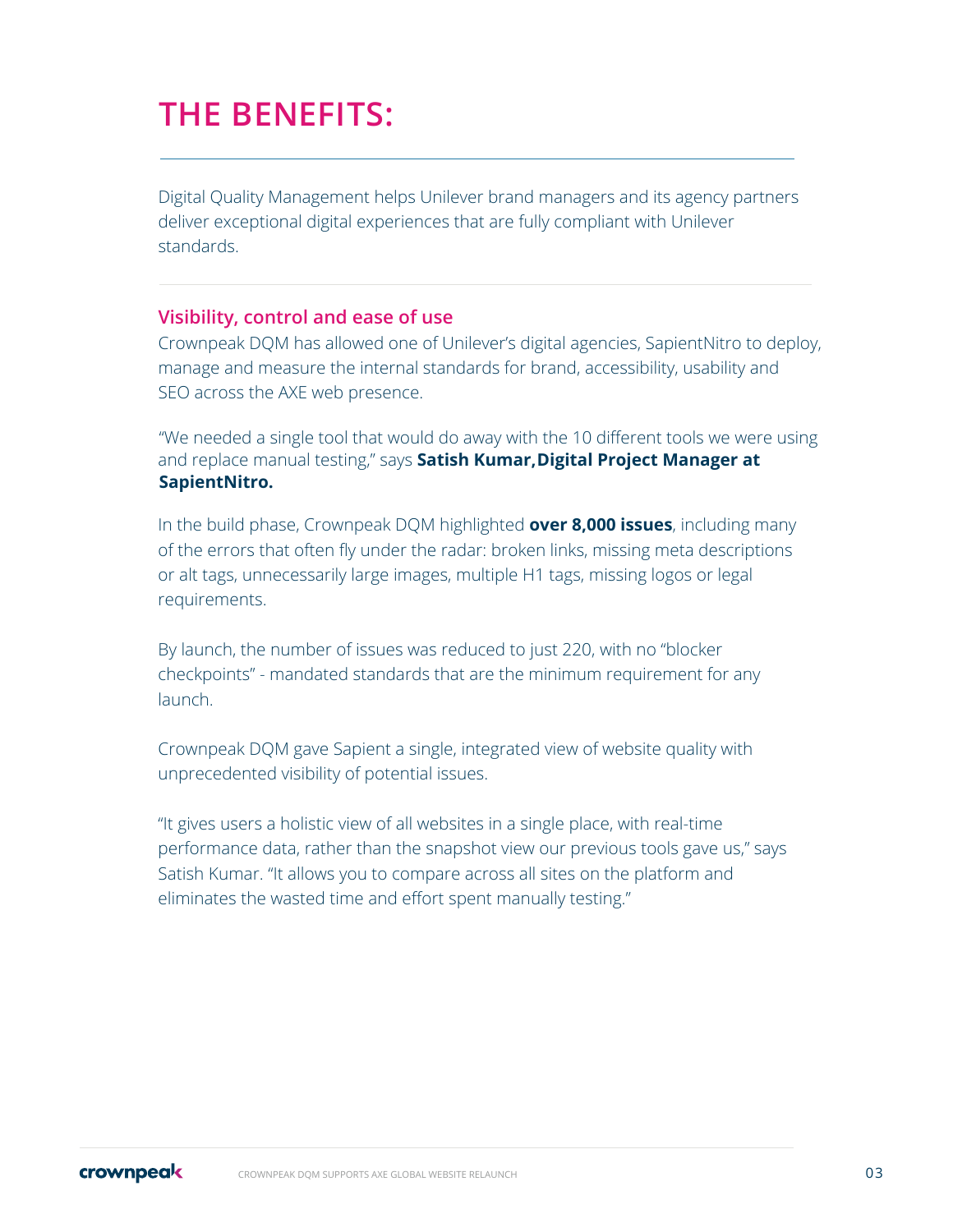The early deployment of DQM during the build phase was a critical step, delivering major benefits. Comprehensive pre-publication checks ensured the highest levels of compliance and quality at launch, and saved significant effort down the line.

In 2017, the rollout continued across AXE global websites, with in-country managers and editors using DQM to manage, monitor and report on website quality.

Crownpeak's user-friendly dashboard shows in-country editors only local errors, so they're relevant and actionable. Full multilingual capabilities support content localization across global sites.

"The feedback from users so far has been very positive," says **Katherine Attoe, IT Business Partner Global Communications Manager at Unilever**. "If you're a busy web editor managing an in-country site, DQM is a great tool to assist you. It helps make sure you're compliant, meeting best practices and achieving the same results locally as your global counterparts."

#### **Quality and compliance made easy**

DQM has significantly improved website quality and compliance both pre- and post-publication. Within two weeks of the launch of the US sites, AXE jumped to the top of the leaderboard as the brand with the highest quality and the least number of errors.

With its at-a-glance overview of website quality, easy-to-use Page Analyzer, and detailed reports and analytics, Crownpeak DQM simplifies and streamlines ongoing quality and compliance.

## **THE RESULTS:**